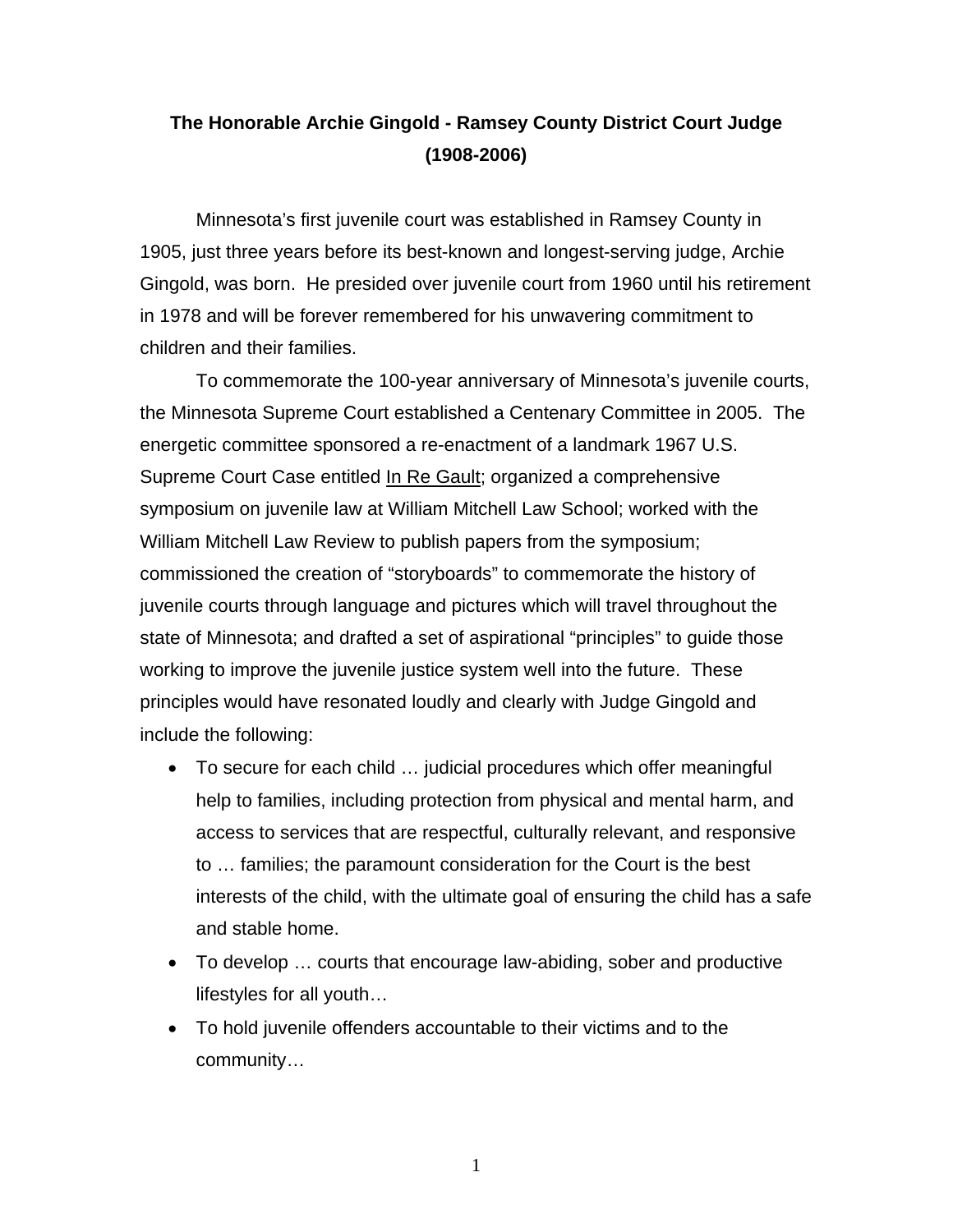• To increase public safety by supporting effective delinquency prevention strategies and by creating alternatives to confinement that will reduce recidivism.

 The Committee and its initial chairman, former Chief Justice Robert Sheran, determined early on that it would assure recognition of two particularly well-known juvenile court pioneers, Lindsay Arthur from Hennepin County District Court and Judge Gingold from Ramsey County District Court. The Committee knew from the start that its efforts would be incomplete if it did not acknowledge the contributions of these outstanding jurists.

Except for service in the Army during World War II, Judge Gingold spent his whole life in St. Paul. He graduated from Mechanic Arts High School, Macalester College and the first College of St. Thomas Law School. He was the last surviving member of the original law school that went out of existence in the 1930's. It has, of course, re-emerged in recent years as University of St. Thomas School of Law. Judge Gingold was admitted to law practice in 1933. Following his return from military service in 1945, he married Helen Mae Swanson and resumed his law practice. Judge Gingold and Helen raised three wonderful daughters, Mimi Gingold, Sandra Iverson and Carla Feldhamer.

Judge Gingold's distinguished judicial career began when he was appointed to the St. Paul Municipal Court Bench in 1954 by Governor C. Elmer Anderson. He was subsequently appointed to the Ramsey County District Court bench in 1960 by Governor Orville Freeman and presided as a trial court judge until he retired in 1978 at age 70. Even then, he served the district court for another ten years in various capacities at the request of his colleagues and its chief judge.

Judge Gingold loved St. Paul. At his memorial service at Mount Zion Temple in March 2006, speakers recounted story after story of his contributions not only to the court system, but also to the community generally. Several oldtimers remembered his practice of reminding every first-time offender in juvenile court that the "bus for Red Wing" was parked right outside the courthouse, ready to take the youngster away if he did not promise to mend his ways.

2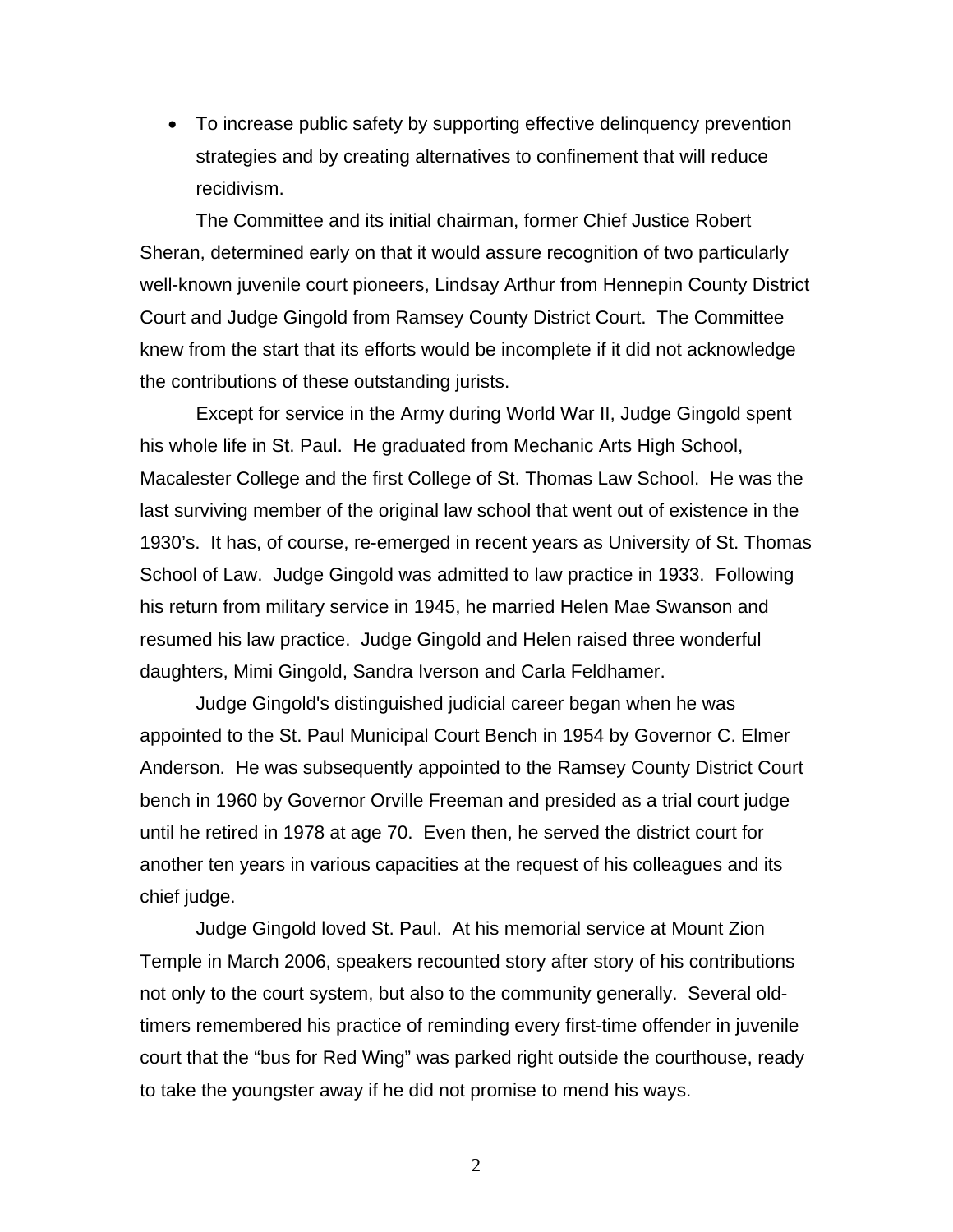St. Thomas University Magazine paid a fitting tribute to Judge Gingold in a beautiful 2001 article describing him as "Society's Conscience." That article provides great insight into Judge Gingold's rich and diverse background. He is quoted there as saying "The law has a benevolent side to it whether we wish to acknowledge it or not. …" Those who knew him would agree that "benevolent" was a word that fit Judge Archie Gingold to a T. Among his myriad accomplishments, he is remembered by many for his work in transforming adoptions from dry judicial proceedings to glorious celebrations that always involved cookies, Kool-Aid and photo opportunities involving Judge Gingold, court staff, proud mothers and fathers, and adoptive children and their siblings. He is believed to have handled more than 10,000 adoptions in his career.

Judge Gingold's legacy in Ramsey County also includes group homes for troubled youth. He was instrumental in developing hundreds of homes that serve as temporary residence for truants, runaways and other children who require out of home placement but do not belong in formal detention.

In the Summer 2001 St. Thomas Magazine article, Judge Gingold is also quoted as saying "The law is an honorable profession and can do a lot of good, and there is always room for improvement." Just a few months prior to the publication of that magazine article, Supreme Court Justice Paul Anderson delivered a homily at Hamline Church in St. Paul in which he expressed the same sentiment and quoted from the text of Micah 6:8:

He has showed you, O man, what is good.

 And what does the Lord require of you? But to do justice, and to love kindness And to walk humbly with your God.

Judge Archie Gingold accomplished everything "required" of him ... and much more. A recent recipient of the nationally coveted Judge Edward Devitt Distinguished Service to Justice Award was described by his supporters as a person who enters a room and everyone there looks up to him and he looks down on no one. This was Archie Gingold as well.

3